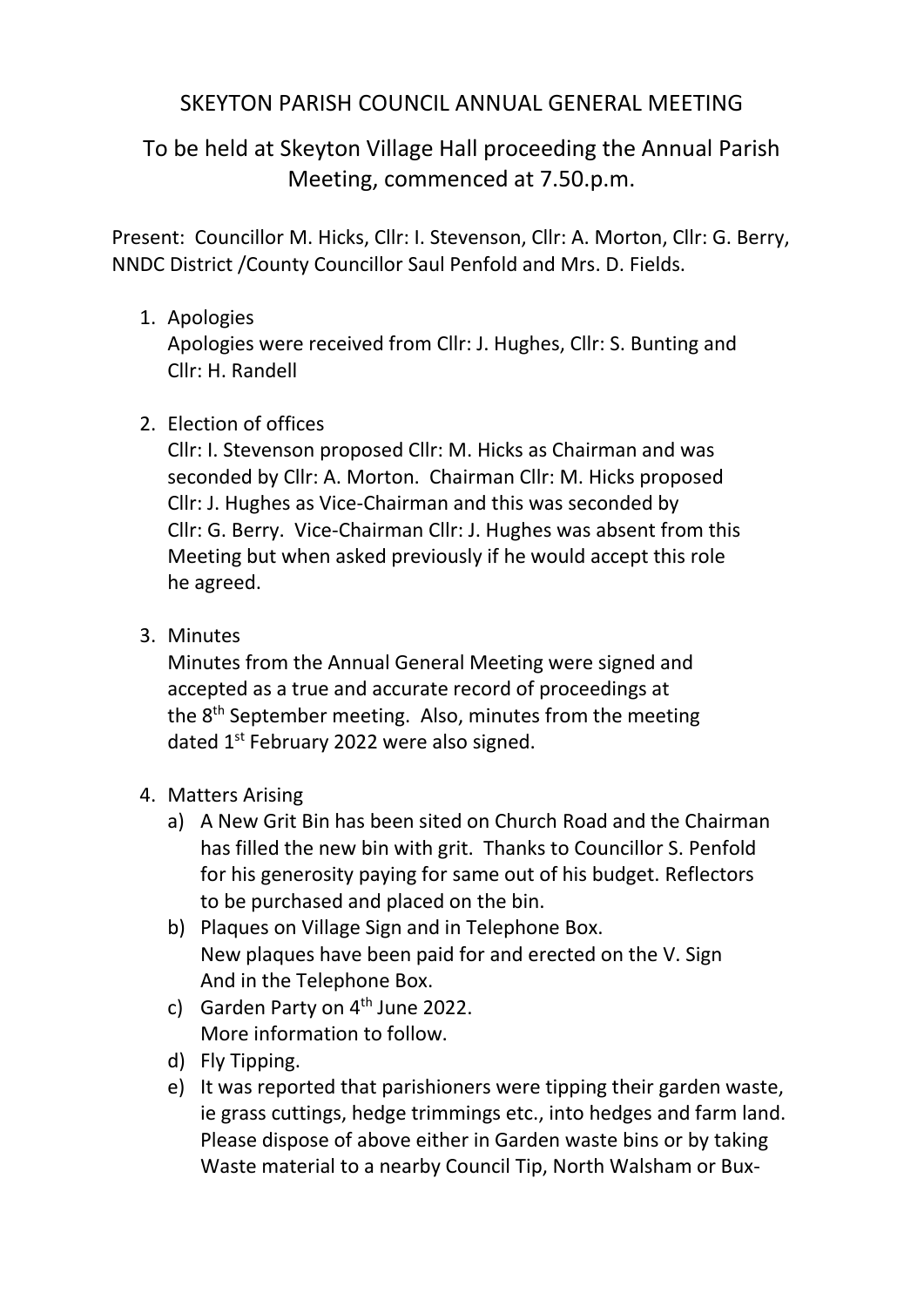ton.

#### 5. Correspondence.

All correspondence had been forwarded to the Councillor's.

6. Planning.

Plans had been received PF/22/0771 for a riding arena & equestrian Grazing. These have been approved by the Council. A new property has just been built in Skeyton and previously a condition to keep the trees which are on this land, saved are now looking out of place. Could this condition be removed and more suitable trees planted? Councillor S. Penfold to make emquiries.

### 7. Finance

- a) Accounts Section 1 Annual Governance Statement and Section 2 Accounting Statements have been signed and approved.
- b) Bank Statement reads  $£1,011.67$  up to  $31<sup>st</sup>$  March 2022.
- c) First Precept for 2022 of £572.00 has been received.
- d) Bottle Bank. Unfortunately, URM have raised their collection price from £15.00 per tonne to £36.00 per tonne. The Council will review this in a year's time to see if it is still worthwhile.
- e) Clerk put a VAT claim in for £155.06 (this has been received now)
- f) NALC paid for the year of £101.36
- g) Insurance also paid for the year £76.00
- h) Invoice for new cartridge for Clerk's printer paid £31.49
- i) Clerk's Wages and Tax also paid.
- j) National Salary Award received from NALC. Clerk to be Paid an increase of £0.75 per hour.
- 8. Highways.

Several years ago, Long Road, Skeyton was called Devil's Hill. This road runs from the Church to Skeyton Goat. One of the Parishioners asked if the road could be re-named Devil's Hill. The question was put to Councillor S. Penfold who suggested perhaps a supplementary sign or Heritage Sign as changing the name of the road completely was very long winded.

9. Any other business

It was put to the Council that tractors, lorries and cars were speeding along Church Road. No speeding limit is along this road so they in fact could drive at 60mph. Walking along this